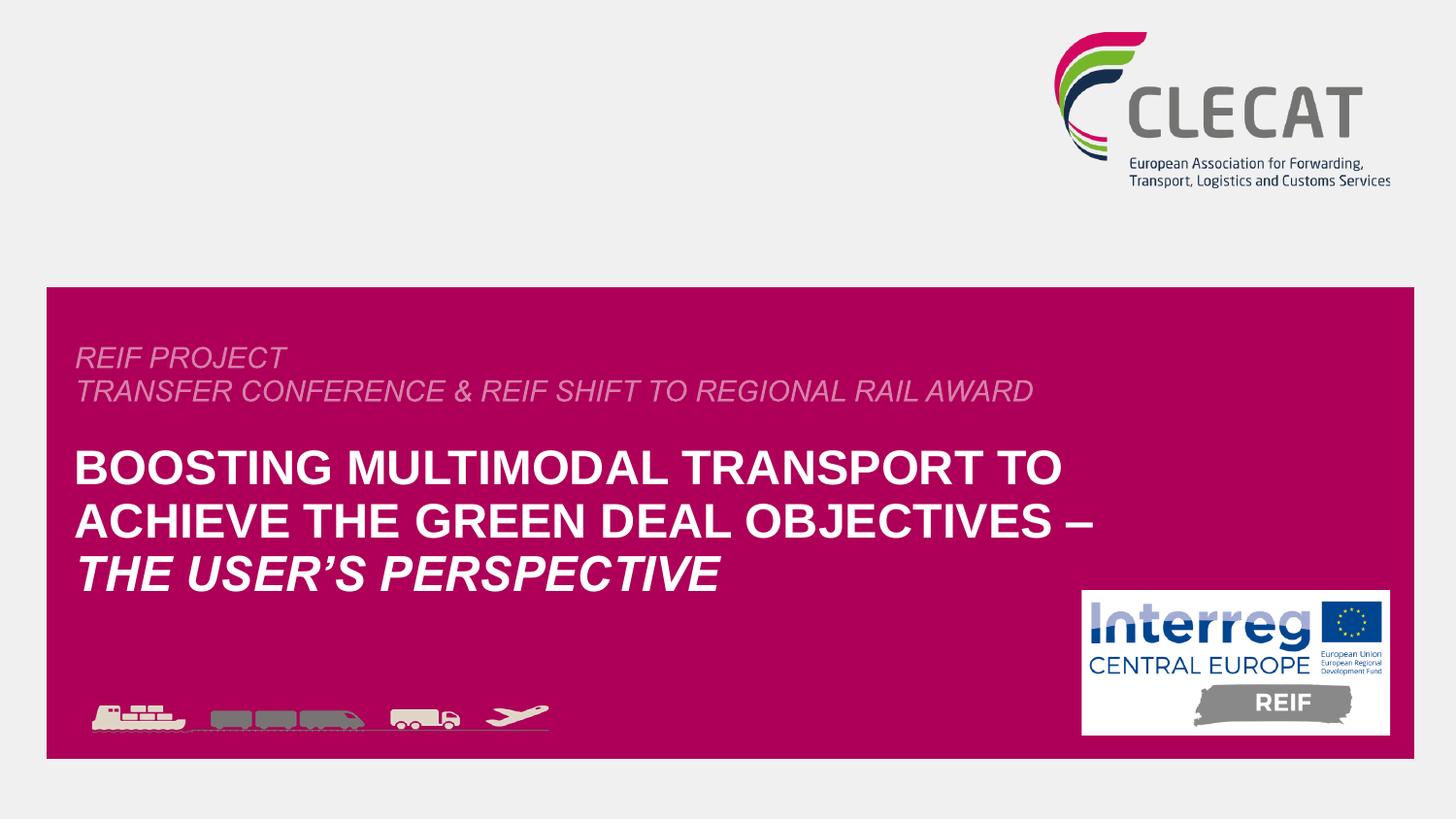#### **ISSUES FACED TODAY**



## • **Lack of Harmonised Definitions and Interpretations**

- **Lack of clarity on some definitions** led to significantly diverging interpretations of the CT **Directive** 
	- **'Combined Transport Operation'** (e.g. 1-leg vs 2-leg operation)
	- **Authorisation of heavier loads in cross-border operation**
- **Infrastructure**
	- Insufficient or not correctly used terminal infrastructure
- **Cost**
	- Competitive disadvantage compared to road-only transport due to higher cost



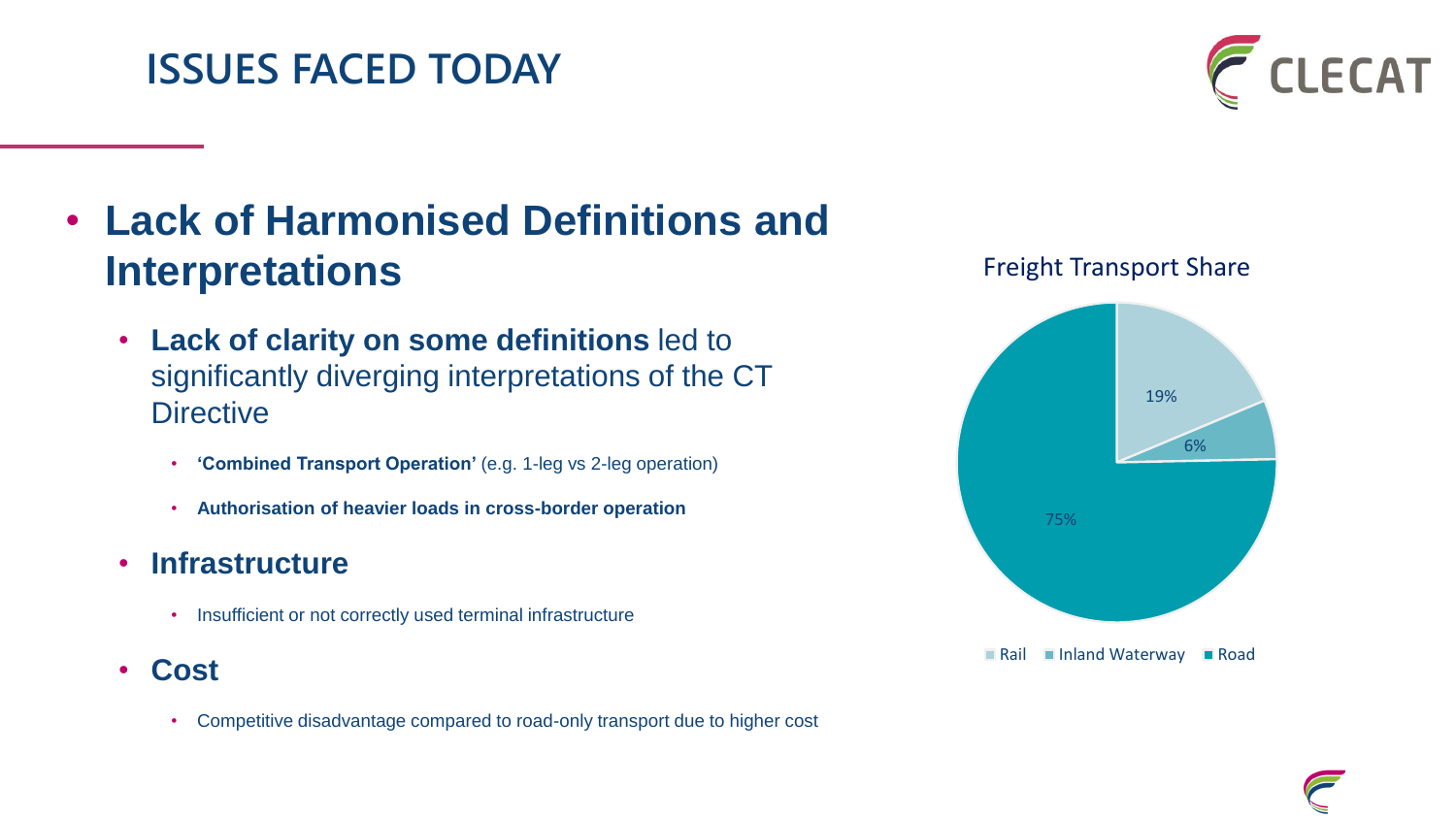#### • **Definitions**

- Clear definitions needed, leaving no room for interpretation
- Clarification of difference between multimodal-, intermodal- and combined transport
- **Legal Form**
	- Regulation instead of Directive  $\rightarrow$  avoiding the need for transposition into national law
- Extension of scope to **all multimodal transport operations in the Union**
- Accurate **measurement and reporting of GHG emissions**
	- $\cdot$   $\rightarrow$  overall sustainability of the transport journey should be considered



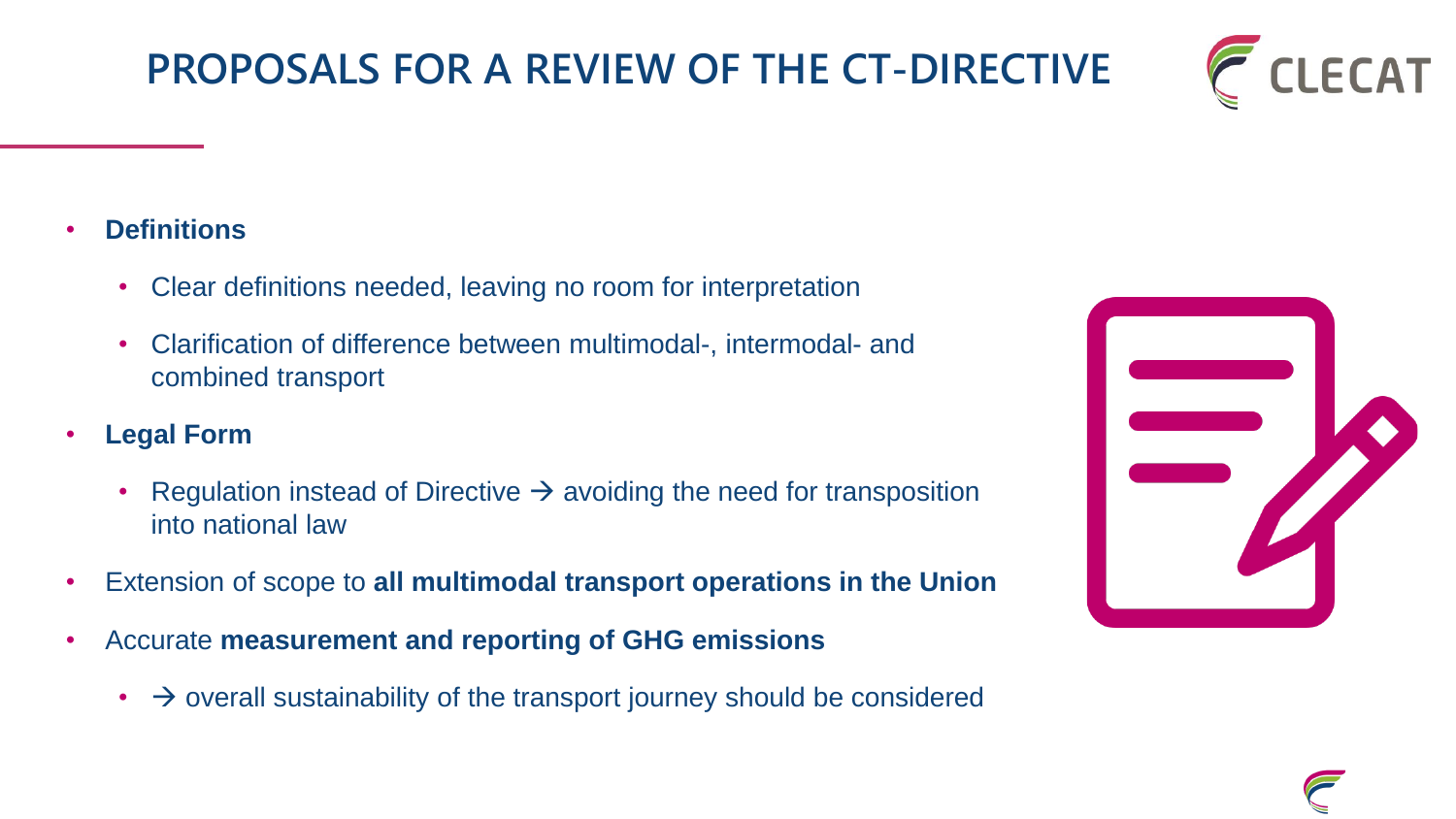#### • **Incentivisation of Multimodal Transport Operations**

- Support for **mixed trains** at EU level
- Upholding the **cabotage exemption** (Article 4)
- Exemption from **traffic bans**
- Continuation and extension of **heavier load authorisations** (44/46t)
- **Direct financial support**, provided this does not lead to a distortion of competition (e.g. eco-premium)
- **Indirect financial support** (e.g. reduction of track access charges, waiver of road tolls, reduction of administrative burdens and costs, EU-funding for craneable trailers)
- → **modal shift should be market-driven**





LECAT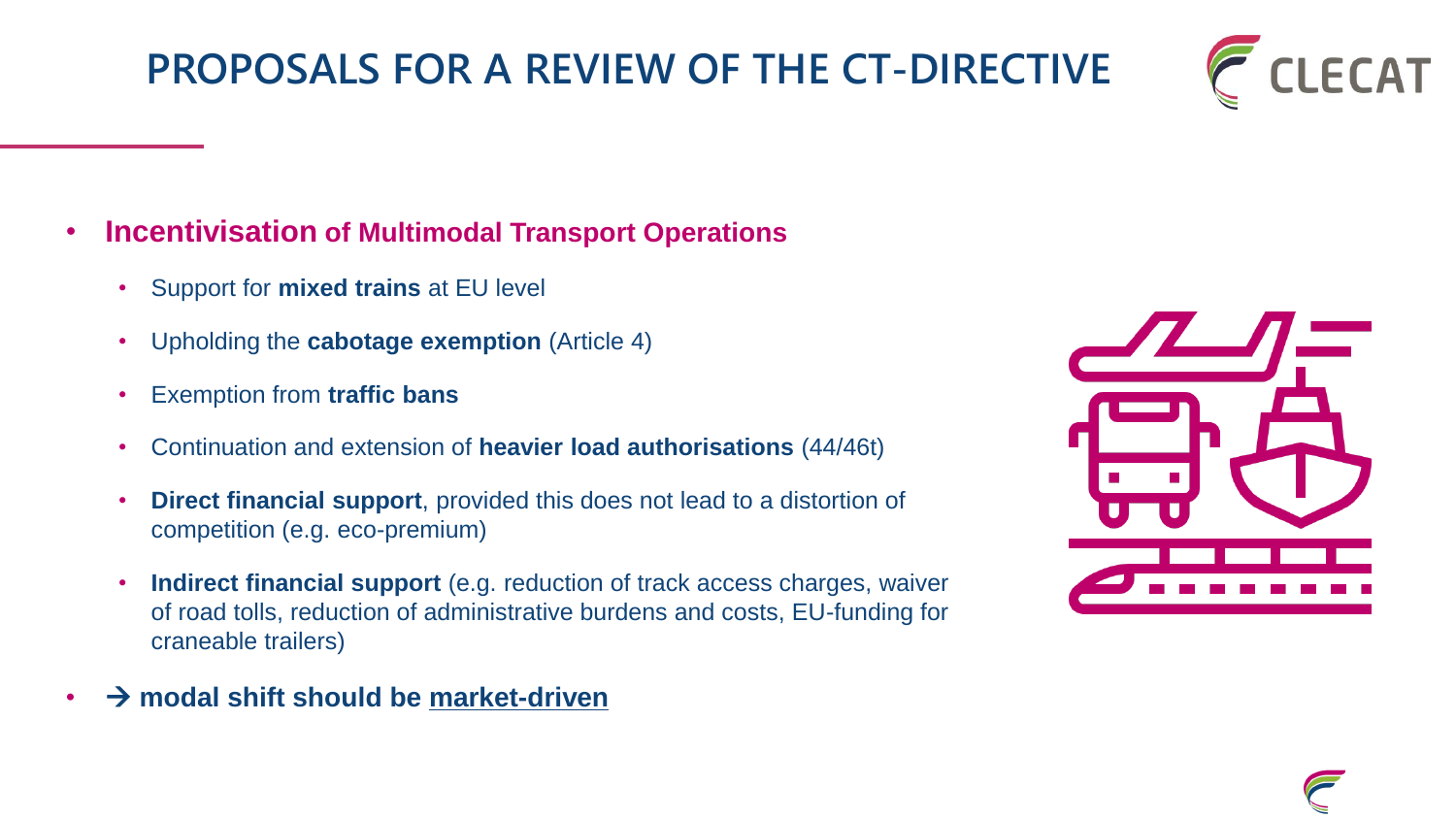- **Addressing Practical Implications in Capacity and Quality (1/2)**
	- Closing **missing links**
	- Increasing **transhipment infrastructure**
	- **Higher allocation of paths**
	- **Increased priority and flexibility** for freight trains
	- **Optimisation of integrated site logistics**
		- Sufficient **availability of multimodal terminals** responding to client needs (incl. upgrading and optimising existing ones)
		- **Increased efficiency of terminals** (incl. reduction of waiting times)
		- **Reduction of terminal costs**



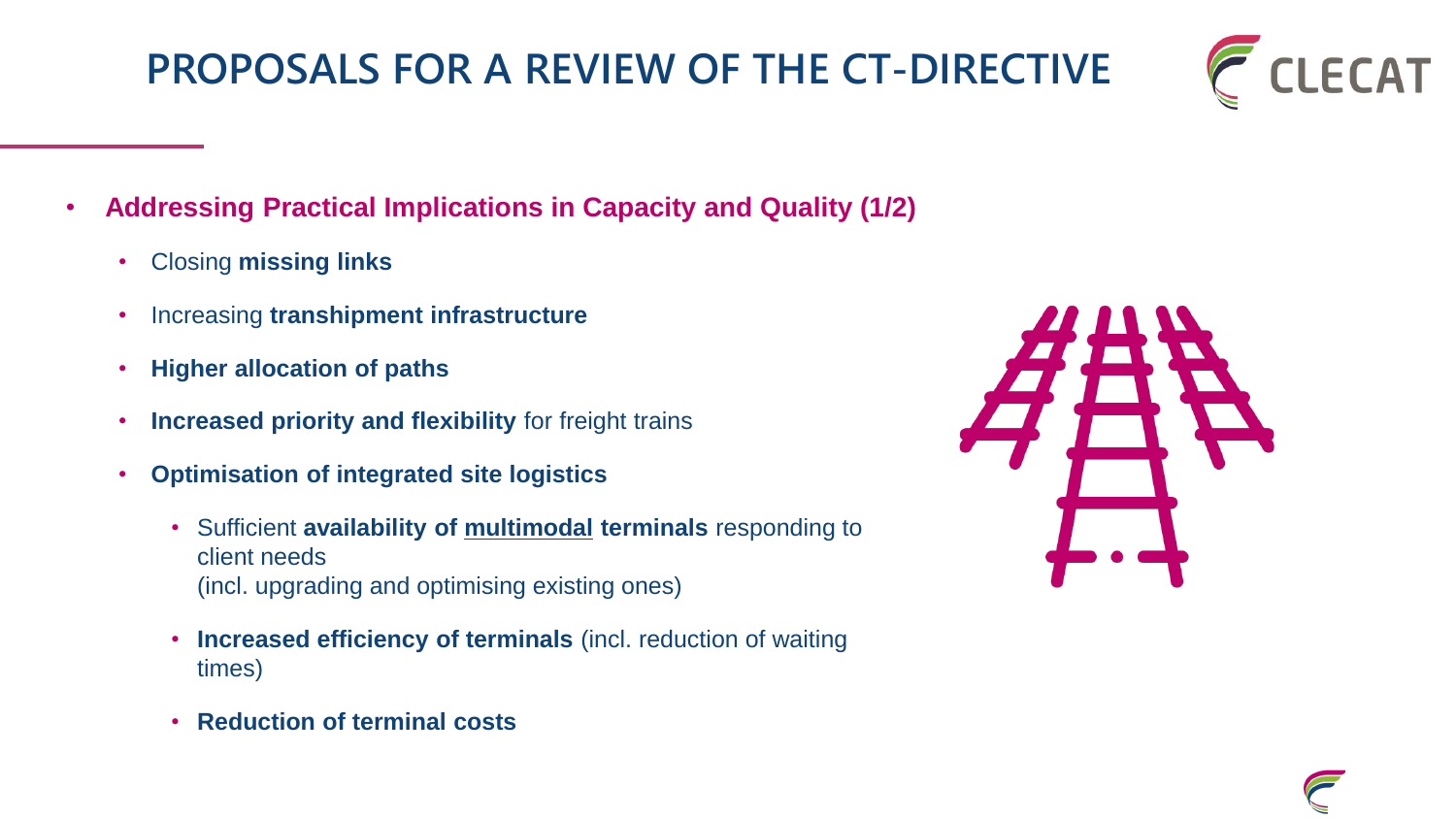

- **Addressing Practical Implications in Capacity and Quality (2/2)**
	- **Removal of 'nearest suitable terminal'**, or alternatively introduction of a clear and unambiguous definition
	- **Flexibility** in determining the maximum length of the road leg
	- Improvement of **connectivity for best use in South-East Europe**
	- Taking into account **digitalisation efforts,** including the provision of regulatory information in digital format (eFTI Regulation)

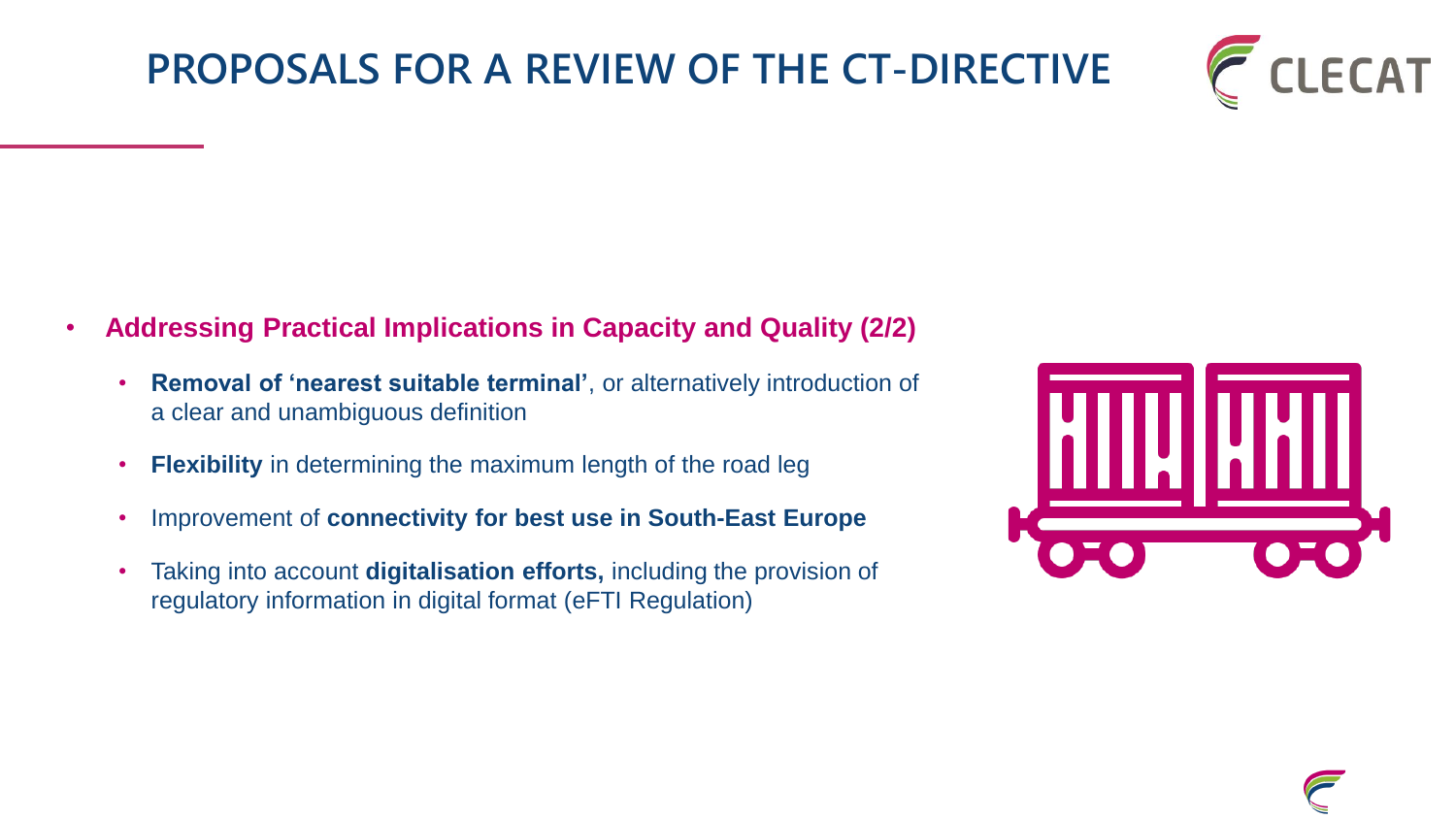#### **SUMMARY OF SUGGESTIONS FOR THE WAY FORWARD**



- **Clear definitions are needed** to ensure a common understanding and application throughout the EU of the CT Directive, leaving no room for interpretation. This should counter existing problems and ease combined transport.
- CLECAT would support the **change of the legislative instrument from a Directive to a Regulation**. This would mean that the Regulation would have a more binding legal force throughout the Union and would avoid current problems caused by different interpretations.
- An **extension of scope of the instrument to all multimodal transport operations** in the EU should be introduced, provided that the longest leg of the journey is carried out by a sustainable mode of transport, in support of a market-driven modal shift.
- **Appropriate financial and non-financial incentives** are needed to support the industry to move towards multimodal transport.
- CLECAT equally highlights the **need to allow for mixed trains, the provision of high-quality reliable infrastructure, heavier load authorisations for multimodal transport, the introduction of ecopremiums and a reduction of administrative burdens and costs**